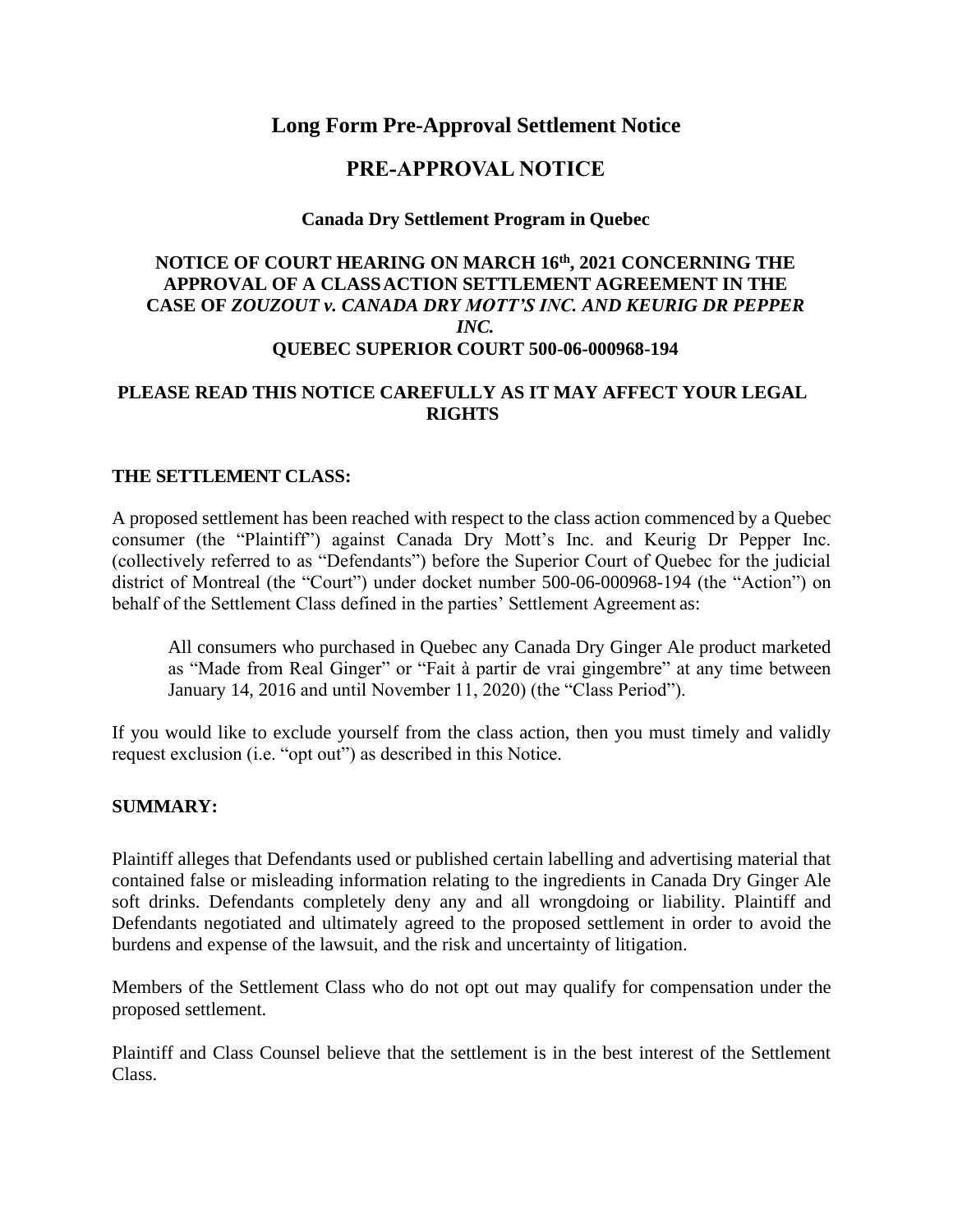As part of the settlement process, the Class Action will be authorized by the Court for settlement purposes only.

**The settlement is ultimately subject to the Court's approval. Compensation will only be issued if the Court grants final approval to the Settlement and after the time for appeals has ended and any appeals are resolved. Please be patient.**

## **WHAT THE SETTLEMENT PROVIDES:**

Defendants have agreed to make available the total amount of \$650,000 (the "Total Settlement Cap") to settle the Action. If the proposed settlement is approved, the amount of the Total Settlement Cap will be made available by Defendants to: (a) compensate Settlement Class Members who timely submit valid Claim Forms; (b) pay all costs and expenses related to the settlement including without limitation the costs of the Claims Administrator (as defined in the Settlement Agreement) and Plaintiff's Class Counsel's fees (\$195,000 plus taxes) and disbursements (\$15,000 plus taxes), subject to the Court's approval; (c) reimburse the Fonds Disbursement (\$30,830.50); and (d) pay the Plaintiff's disbursement and honorarium of up to \$5,000, subject to the Court's approval.

Only Settlement Class Members may qualify to receive compensation under the proposed settlement as described in this Notice.

## **HOW TO QUALIFY FOR COMPENSATION:**

Settlement Class Members will be able to submit claims for compensation online for a period of thirty (30) calendar days (the "Claims Period") until the Claim Form Due Date (to be determined by the Court). **To participate, you must sign up to receive notice of the Claims Period by submitting your e-mail address on the Settlement Web Site [www.canadadrysettlement.ca](http://www.canadadrysettlement.ca/) by no later than the 5:00 PM Eastern** on **January 15, 2021**. The Claims Administrator will send an e-mail to the e-mail address you provide alerting you that the Claims Period is open and advising you of the Claim Form Due Date.

To qualify for compensation, a Settlement Class Member will be required to: solemnly declare under penalty of perjury that he/she purchased no less than five (5) Canada Dry Ginger Ale soft drinks in Quebec between January 14, 2016 and November 11, 2020 and sign and timely submit within the Claims Period a valid and complete Claim Form, attesting under penalty of perjury where and approximately when he/she purchased no less than five (5) Canada Dry Ginger Ale soft drinks in Quebec between January 14, 2016 and November 11, 2020. Each Settlement Class Member may submit only one (1) Claim Form. Each Settlement Class Member who timely submits a valid Claim Form will receive payment from the Claims Administrator appointed by the Court of an equal amount **up to a maximum of \$7.50 per Settlement Class Member**. Under the terms of the settlement, certain conditions may lead to Settlement Class Members with valid claims receiving less than this amount. For example, the compensation available to Settlement Class Members will be reduced proportionately among all Settlement Class Members with valid claims if the total amount of eligible claims exceeds the Total Settlement Cap minus the costs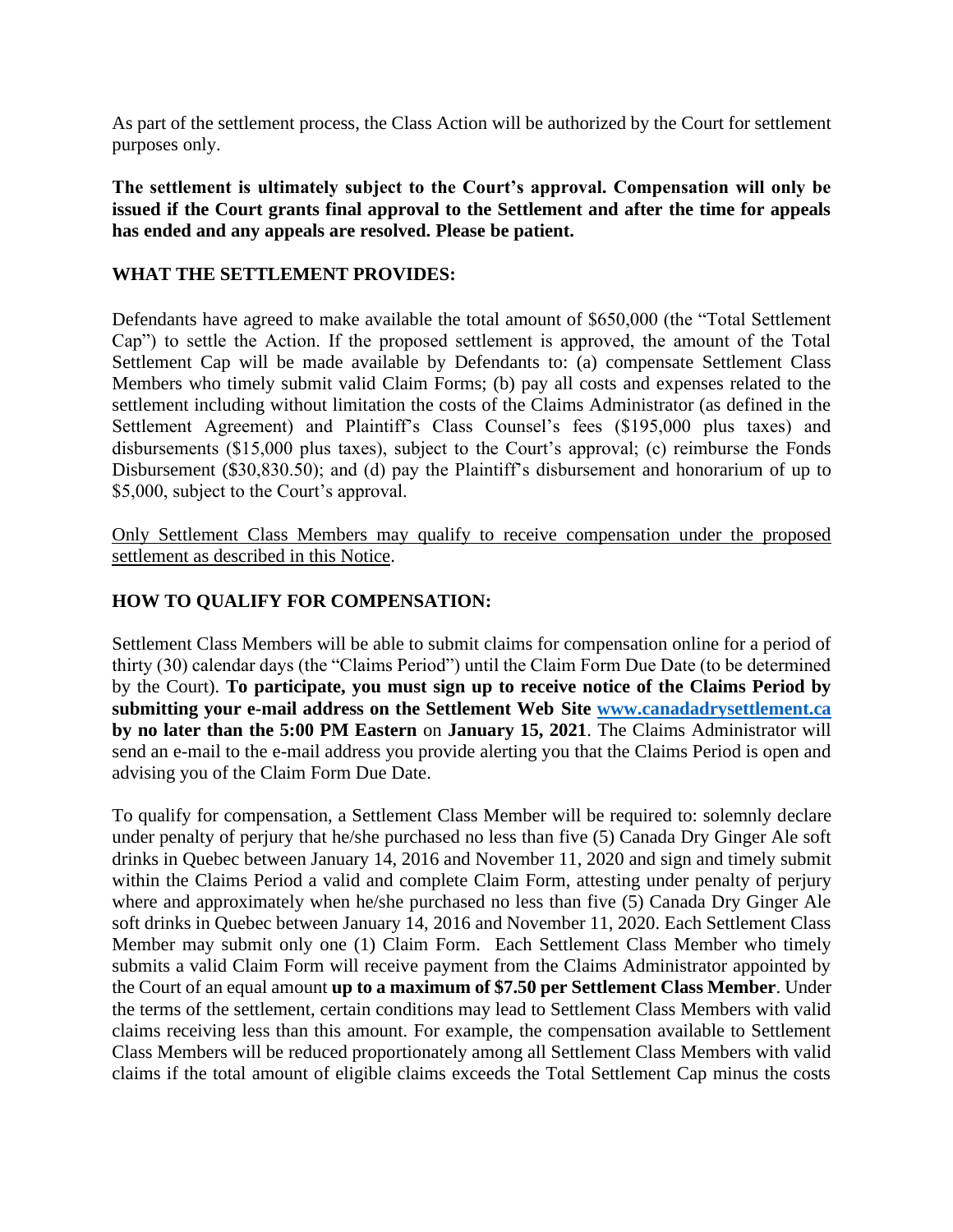and expenses of the settlement described in the Settlement Agreement, and summarized in (b), (c) and (d) above.

In order to receive any compensation from the settlement, a Settlement Class Member must have a valid e-mail address and a bank account capable of receiving payments via Interac e-transfer, as e-transfer is the only method through which compensation will be sent. Compensation can only be collected for a period of thirty (30) days after the e-transfer is sent.

## **SETTLEMENT APPROVAL:**

## **Approval**

An application to approve the settlement will be heard by the Court on **March 16th, 2021 at 9:15 a.m. in room 2.08**. The date and time of the settlement approval hearing may be subject to adjournment by the Court without further publication notice to the Class Members, other than such notice which will be posted on Class Counsel's website [www.lpclex.com/canadadry](http://www.lpclex.com/canadadry) and on the Settlement Website [www.canadadrysettlement.ca.](http://www.canadadrysettlement.ca/)

If the proposed settlement is approved, it will be binding on the Settlement Class except those who timely and properly opt out. If you opt out, you will not be eligible to receive any compensation from the settlement but you will retain the right to sue on an individual basis in relation to the Released Claims. Settlement Class Members who do not opt out will be subject to the releases in the Settlement Agreement regardless of whether or not they submit a Claim Form or ultimately receive any compensation from the settlement.

Class Members have the right to seek intervenor status in the class action, and no class member other than the representative plaintiff or an intervenor may be required to pay legal costs arising from the class action.

#### **OPT OUTS AND OBJECTIONS:**

## **Opt Out**

If you do not wish to be part of the Class Action and bound by the Settlement Agreement, you may opt out of the Settlement Class by **5pm Eastern on February 1, 2021** (the "Opt Out Period") by informing the clerk of the Court of your choice to opt out. Any attempt to opt out after this time will not be valid. If you opt out of the class action, you will not be eligible to receive any compensation from the settlement but you will retain the right to sue on an individual basis in relation to the Released Claims. Your signed request of exclusion must contain all of the following information:

- 1. The name and Court docket number of this case, which is: *Zouzout* v. *Canada Dry Mott's Inc. and Keurig Dr Pepper Inc.* (500-06-000968-194);
- 2. Your name, address, phone number(s) and email address; and
- 3. Specific confirmation that you wish to exclude yourself (opt out) of the *Class Action against Canada Dry* and the *Canada Dry Settlement Agreement*.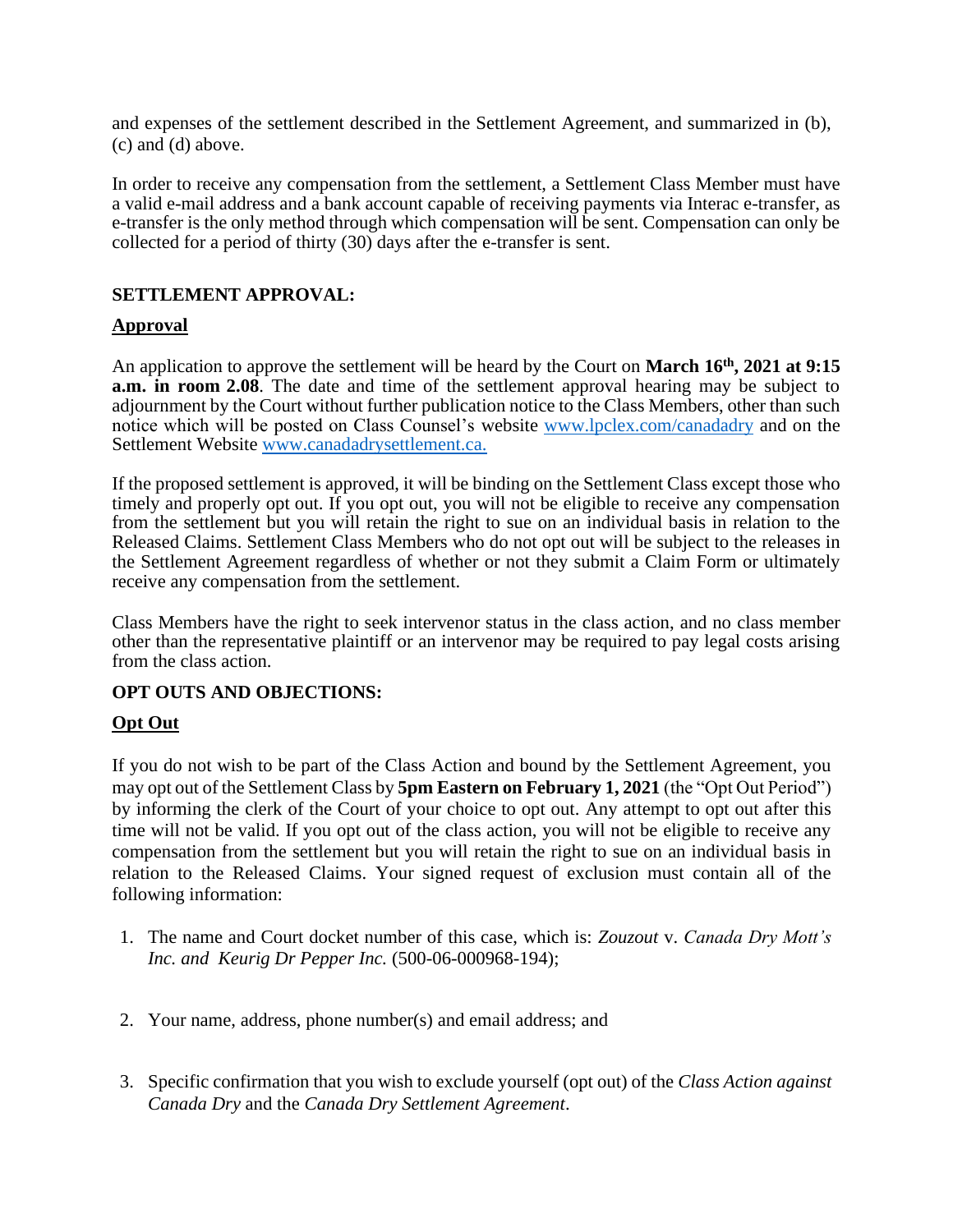The request for exclusion (opt out) must be sent by mail to the Court at the following address:

TO: Greffe de la Cour supérieure du Québec

PALAIS DE JUSTICE DE MONTRÉAL 1 Notre-Dame Street East Room 1.120 Montréal (Québec) H2Y 1B5

If you do not timely and properly opt out of the class action within the Opt Out Period, you will irrevocably be bound by all the terms and conditions of the Settlement Agreement in the event it is approved by the Court.

## **Objections**

So long as you do not opt out, you may object to the settlement by explaining to the Court that you think the proposed settlement terms are unfair. Those who object to the settlement will remain part of the Settlement Class and will lose any right to sue in relation to the Released Claims.

If you wish to object to the proposed settlement, you must send a written notice of objection to class counsel by e-mail to [JZUKRAN@LPCLEX.COM](mailto:JZUKRAN@LPCLEX.COM) by no later than **5 pm Eastern on February 1, 2021**. Any attempt to object after this time will not be valid. Your written objection should include: (a) your name, address, e-mail address and telephone number; (b) a brief statement of the reasons for your objection; and (c) whether you plan to attend the hearing in person or through a lawyer, and if by lawyer, the name, address, e-mail address and telephone number of the lawyer.

Settlement Class Members who do not oppose the proposed settlement need not appear at the settlement approval hearing or take any other action at thistime.

#### **FURTHER INFORMATION:**

A complete copy of the Settlement Agreement, and detailed information on how to file a Claim Form are available on the following Settlement Web Site: [www.canadadrysettlement.ca.](http://www.canadadrysettlement.ca/)

The law firm representing the Plaintiff and the Settlement Class is the following:

Mtre Joey Zukran **LPC Avocat Inc.** 276 Saint-Jacques Street, Suite 801 Montreal, Quebec, H2Y 1N3 Phone: 514.379.1572 Fax: 514.221.4441 E-mail: jzukran@lpclex.com